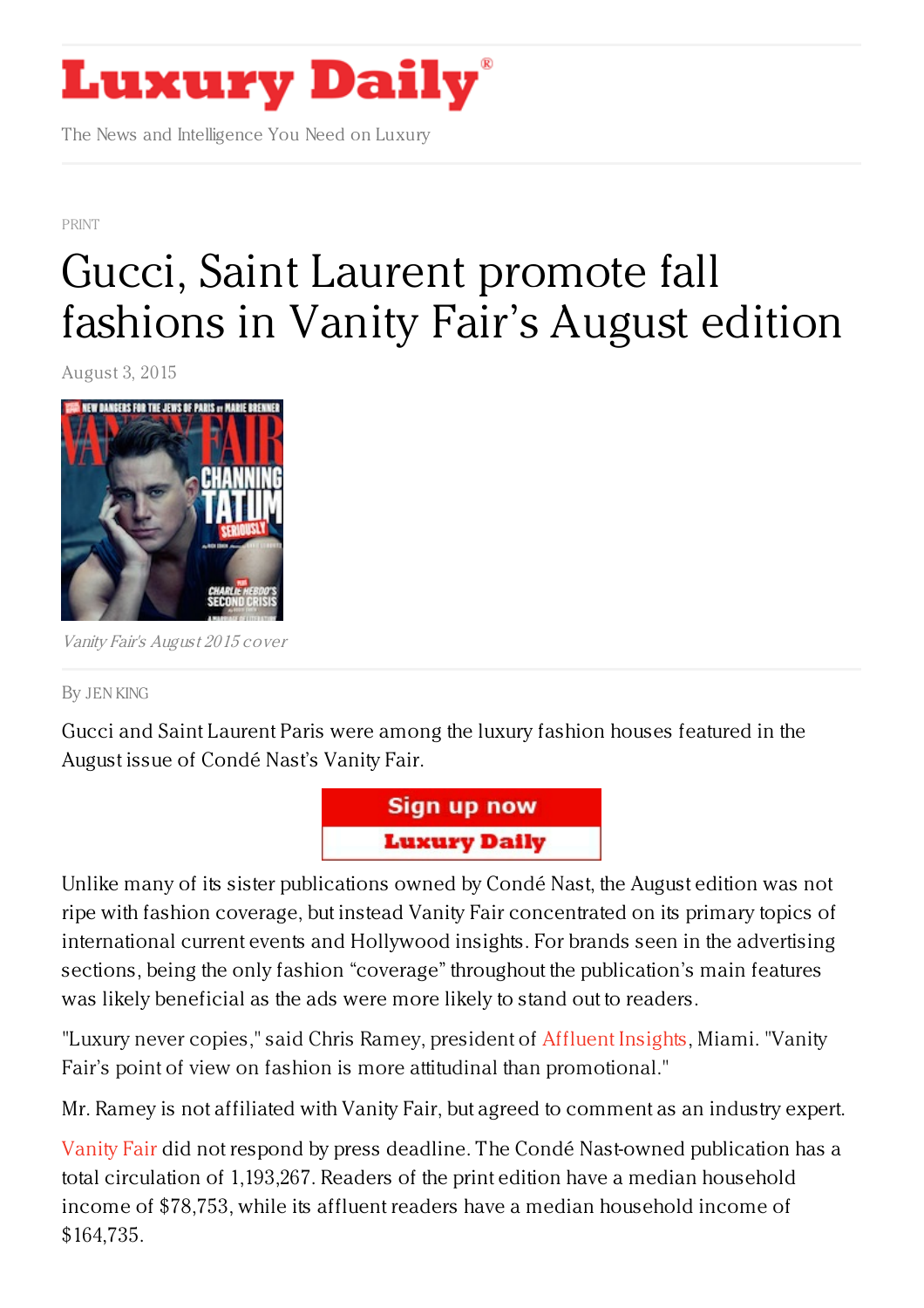Serious in the summer

The August issue of Vanity Fair, which totaled 126-pages, began with a gatefold advertisement for Apple's Apple Watch. Within the folds of the ad, Apple promoted its smart watch in a 38mm stainless steel case with a soft pink modern buckle seen from different angles.



Apple's inside front cover effort

Vanity Fair's front of the book was continued by two full page spreads by Gucci. The efforts promoted Gucci's latest fashion campaign for fall/winter 2015 including apparel, footwear and handbags.

Also seen in the front of the book was Saint Laurent Paris and Giorgio Armani. Both brands promoted women's fashion in their campaigns.



Saint Laurent Paris campaign

Beauty was represented by efforts by Estée Lauder and Lancôme. Estée Lauder took out two full page spreads that were separated by a number of fashion-focused ads.

Estée Lauder promoted its New Dimension shape and fill expert serum with actress Eva Mendes as well as its Pure Color Envy lipstick collection. The lipstick collection features brand ambassador, model and reality starlet Kendall Jenner.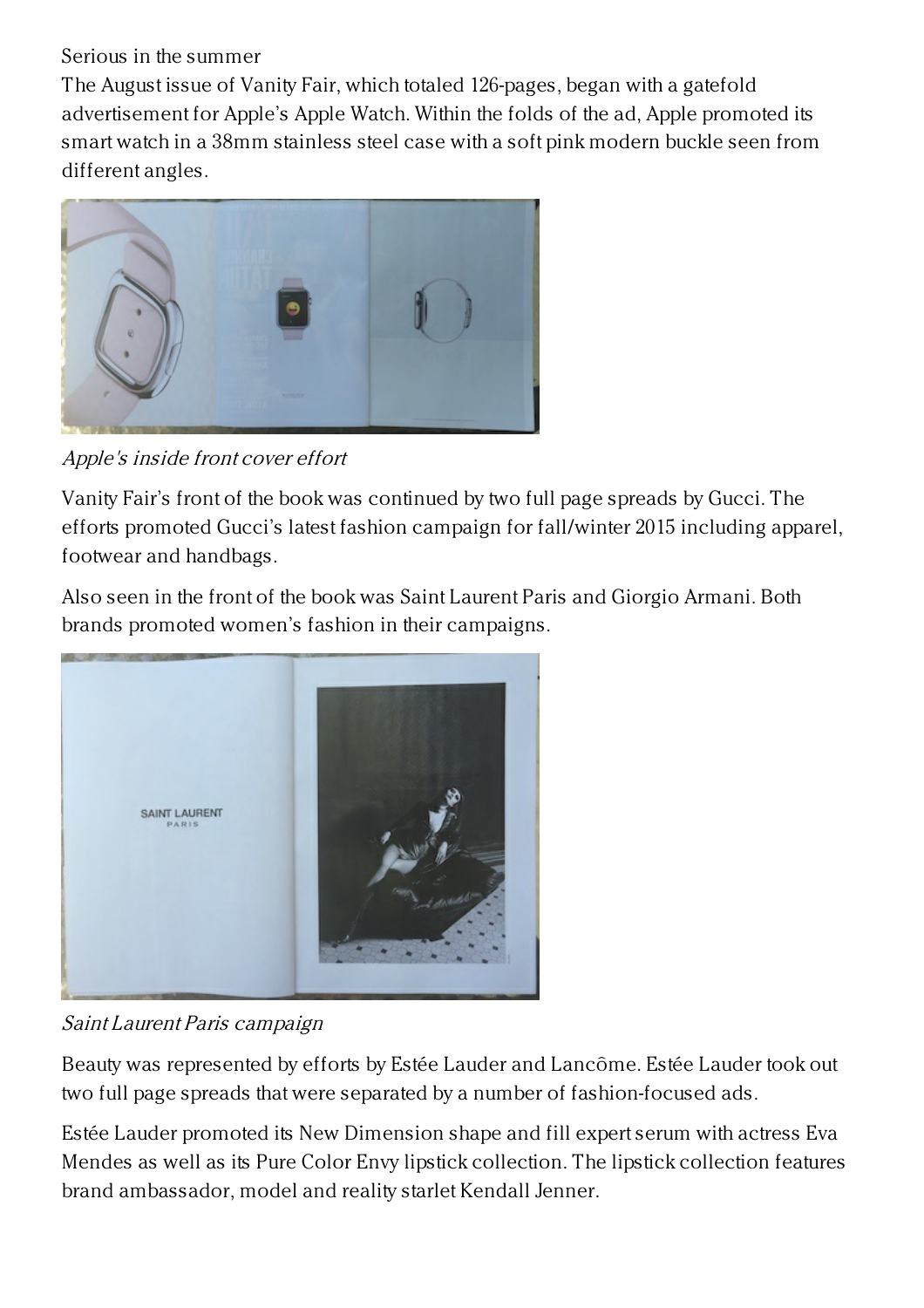

Kendall Jenner for Estée Lauder

Additional fashions spreads were placed by Bottega Veneta, Burberry and Moncler.

Opposite the table of contents, Versace showed its greener side with a campaign featuring a bright shade of the color in the form of a fur coat, handbag, thigh high boots and the accents on the models' top and choker necklace.



Versace ad opposite the table of contents for August

Instead of being placed opposite the table of contents, a common practice of the brand, Ralph Lauren opted to be seen within the pages. Here, the brand shared an ad for Ralph Lauren Collection where the model sported fur outerwear and bone-like jewelry.

Louis Vuitton selected Vanity Fair to show off its latest ready-to-wear women's campaign, "Series 3."

Versace also reappeared within the content well with a fragrance strip for its scent Eros. The fragrance strip offered samples of Versace Eros, Man Eau Fraiche and Versace Pour Homme.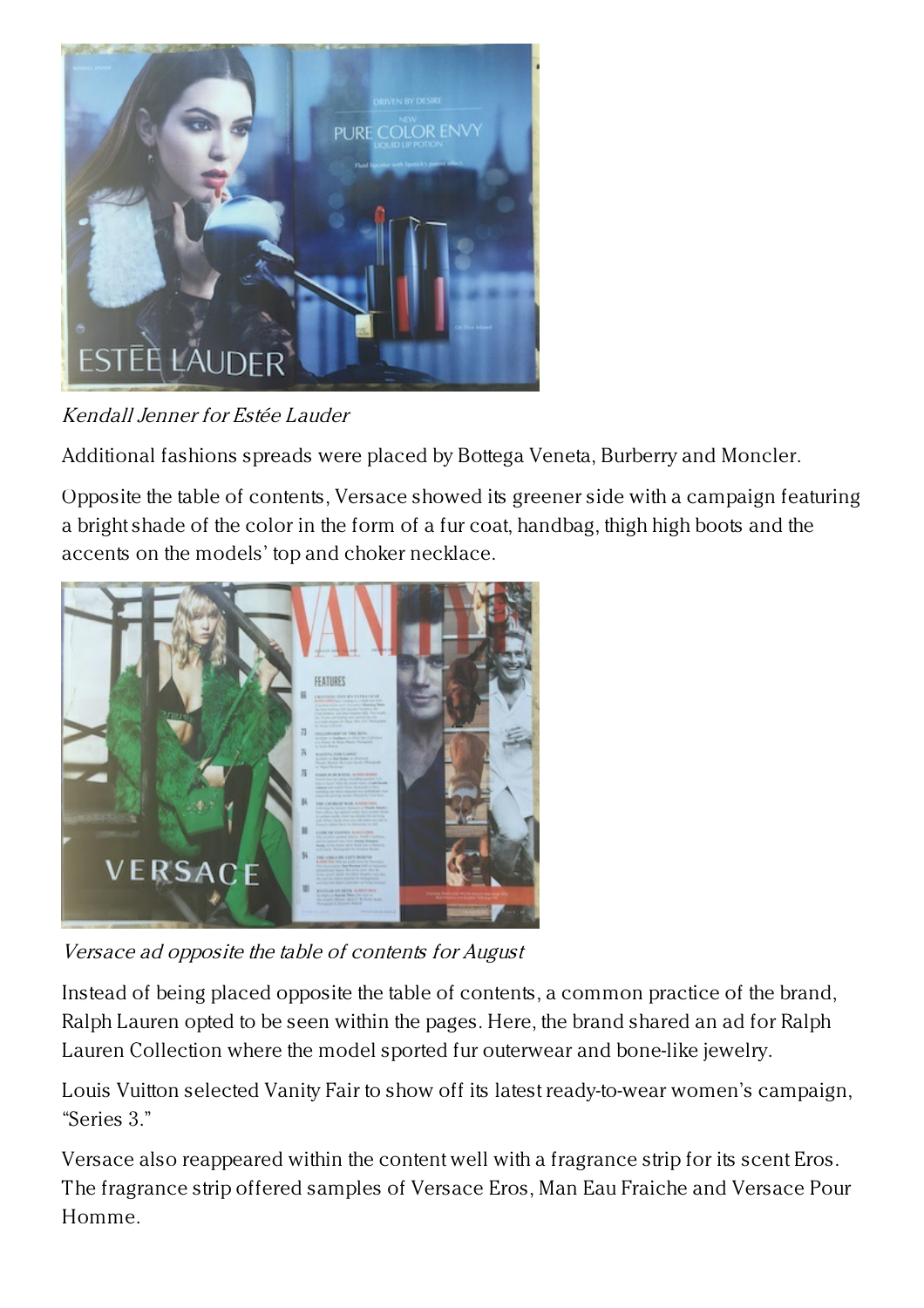

Versace Eros fragrance strip

In the hospitality space, Fairmont-managed Hamilton Princess resort in Bermuda and extended stay hotel Sutton Court in New York were featured.

Vanity Fair's August edition ended with an outside back cover effort placed by Dior. The ad is an edit of pop star Rihanna's "Secret Garden IV -- Versailles" campaign.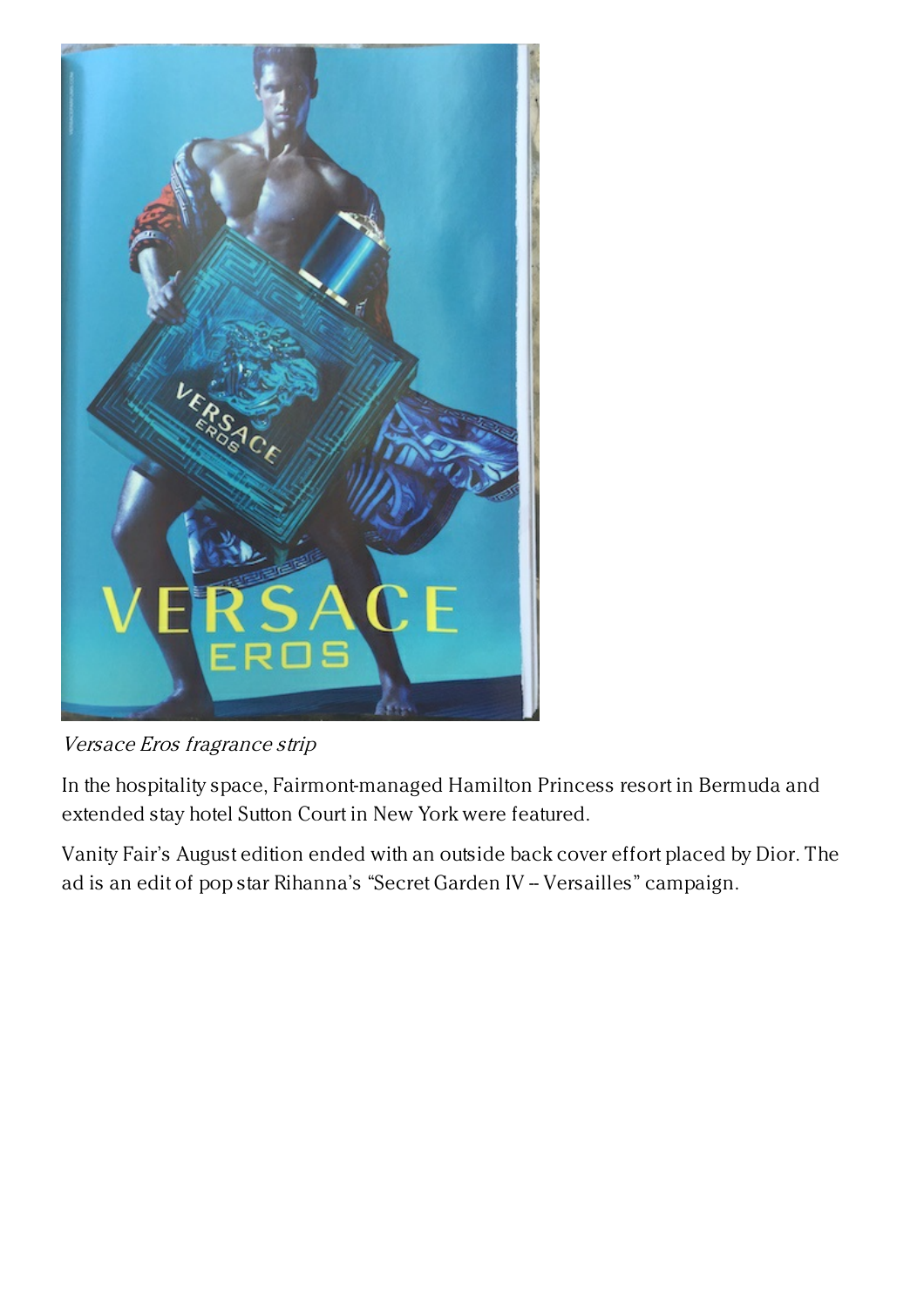

Rihanna for Dior on the outside back cover of Vanity Fair

Content in the issue included an interview with cover man actor Channing Tatum and a special report on the new dangers Jewish citizens face living in Paris as well as features on the United Kingdom's Queen Elizabeth's "love story" with the corgi dogs she has bred over the course of her life.

## Poking at polo

An interest in the sport of polo has increased among American affluents. With many clubs promoting polo events and third party brands joining in on the fun, the sport has become an interest amid affluents who may have been unfamiliar due to its limited exposure in the states.

For example, LVMH-owned Champagne maker Veuve Clicquot outfitted ticket holders for its annual Polo Classic May 30 through a partnership with department store chain Saks Fifth Avenue.

Held at Liberty State Park, NJ, the eighth annual Veuve Clicquot Polo Classic combined the exciting sport of polo with relaxing enjoyment of sipping a flute of Champagne. As with most equestrian sports, the fashions worn on the sideline were part of the atmosphere of the event, as affluents who attended aimed to outdo their counterparts with elaborate hats and outfits (see [story](https://www.luxurydaily.com/veuve-clicquot-gets-consumers-polo-ready-with-help-from-saks-fifth-avenue/)).